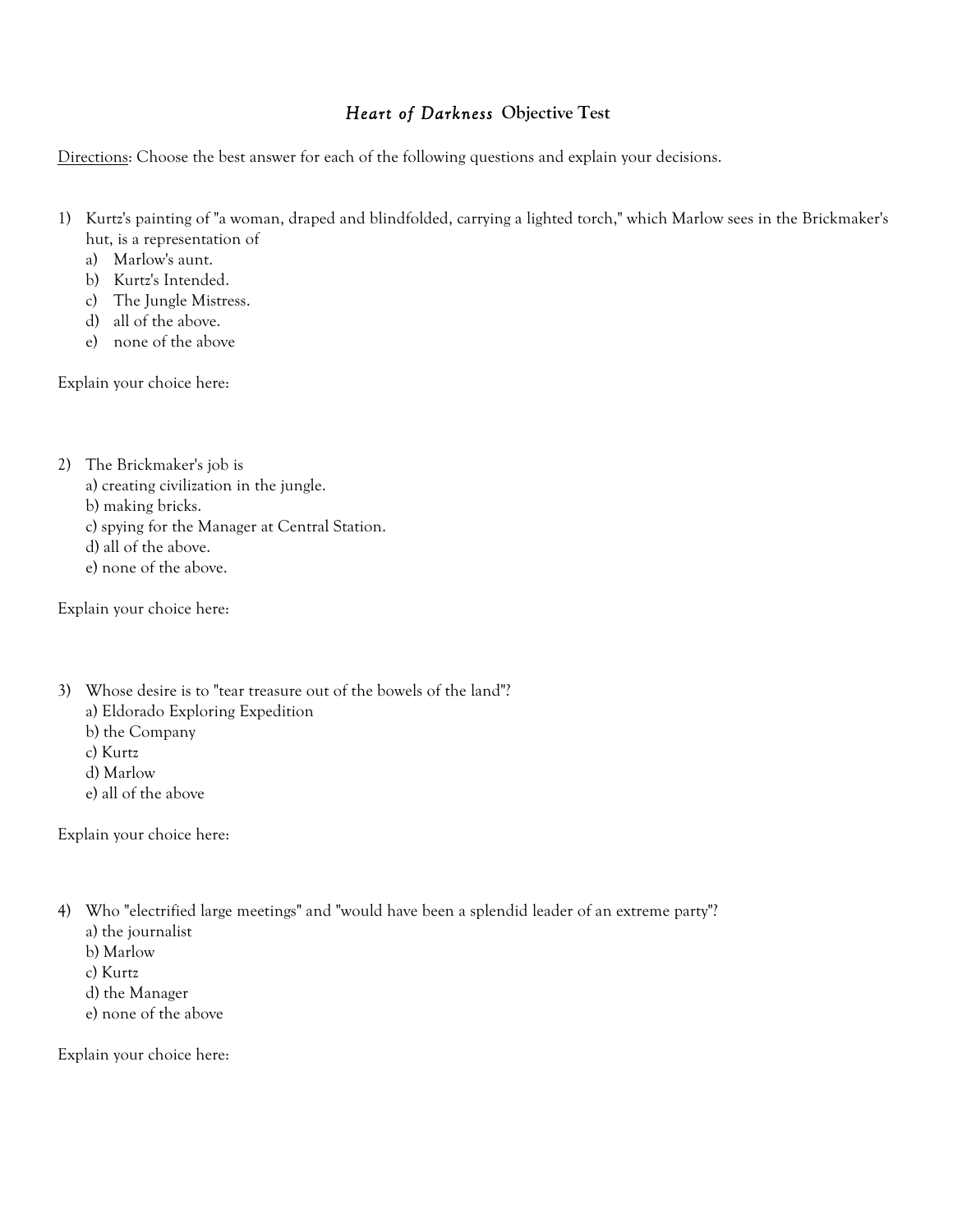- 5) How are the Accountant's "starched collars and got-up shirt-fronts . . . achievements of character"?
	- a) They represent his ability to tame the natives.
	- b) They reveal his power and control over his environment.
	- c) They show his ability to maintain civilization in the jungle.
	- d) They reveal his exactness.
	- e) none of the above

Explain your choice here:

- 6) Who believes that Marlow's duty is to "[wean] those ignorant millions from their horrid ways"?
	- a) Kurtz
	- b) Kurtz's Intended
	- c) the Knitting Women
	- d) Marlow's aunt
	- e) the Accountant

Explain your choice here:

- 7) Who is the narrator of *Heart of Darkness*?
	- a) Kurtz
	- b) a passenger on the *Nellie*
	- c) Marlow
	- d) all of the above
	- e) none of the above

Explain your choice here:

- 8) Why does the Jungle Mistress "not so much as flinch and [stretch] tragically her bare arms after us over the sombre and glittering river"?
	- a) She has been brainwashed by Kurtz.
	- b) She mourns Kurtz's leaving.
	- c) She knows Kurtz will soon die.
	- d) She is the representation of true nobility.
	- e) all of the above

Explain your choice here:

- 9) Marlow tells the Intended that Kurtz's final words were
	- a) "I loved her."
	- b) "your name."
	- c) "the heart of darkness."
	- d) "The horror! The horror!"
	- e) none of the above.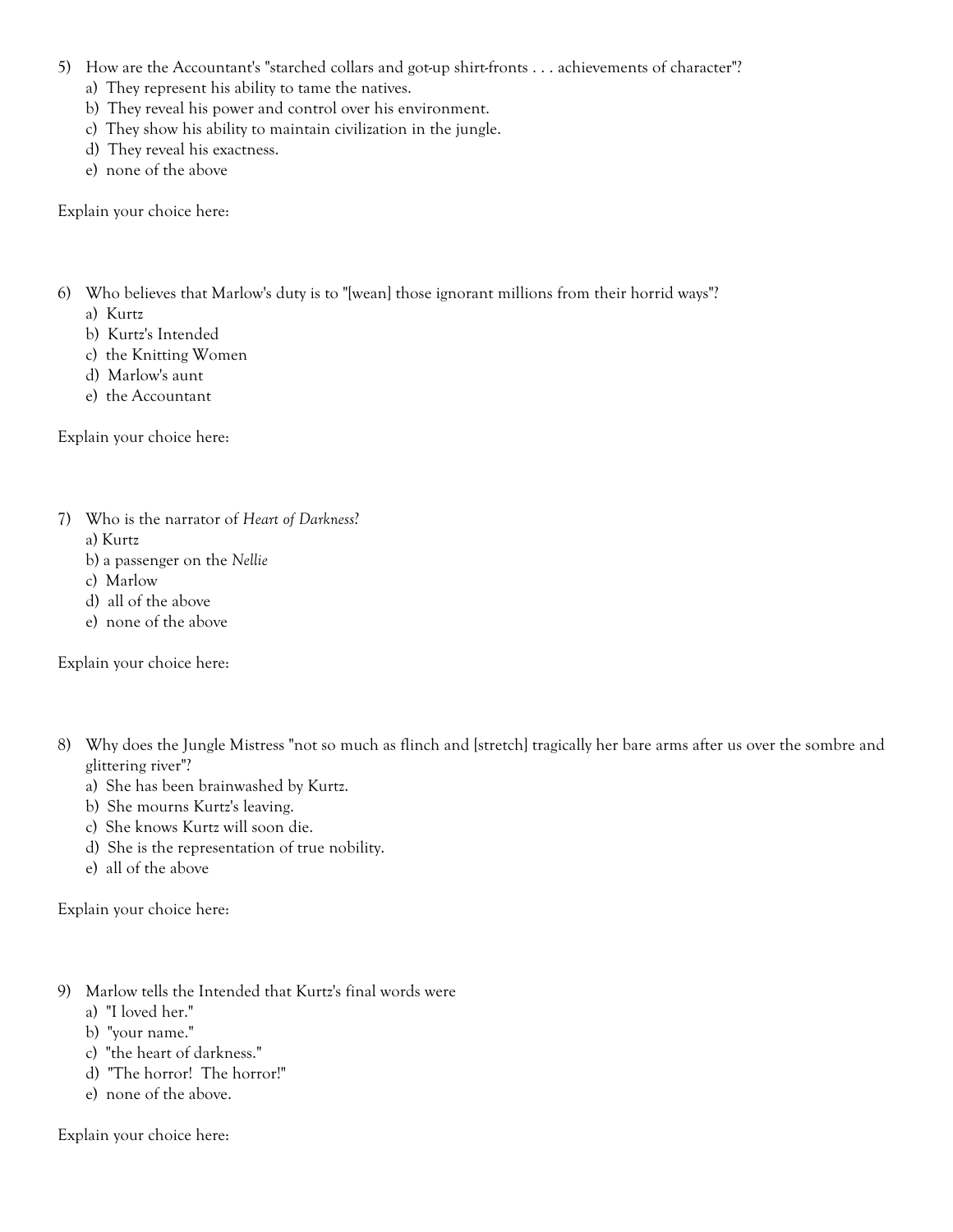10) Kurtz goes to the Congo because

- a) the Intended's family does not accept him.
- b) he wants to make his fortune.
- c) he plans to write a report.
- d) none of the above.
- e) all of the above.

Explain your choice here:

- 11) What term describes "a highly personal manner of writing in which the author presents materials as they appear to an individual temperament at a precise moment and from a particular vantage point"?
	- a) intuition
	- b) imagery
	- c) impressionism
	- d) interpretive literature
	- e) irony

Explain your choice here:

12) What term describes the representation through language of a sense experience?

- a) intuition
- b) imagery
- c) impressionism
- d) interpretive literature
- e) irony

Explain your choice here:

- 13) The artistic use of the opposition of light and dark is called
	- a) connotation.
	- b) caesura.
	- c) catharsis.
	- d) cacophony.
	- e) chirascura.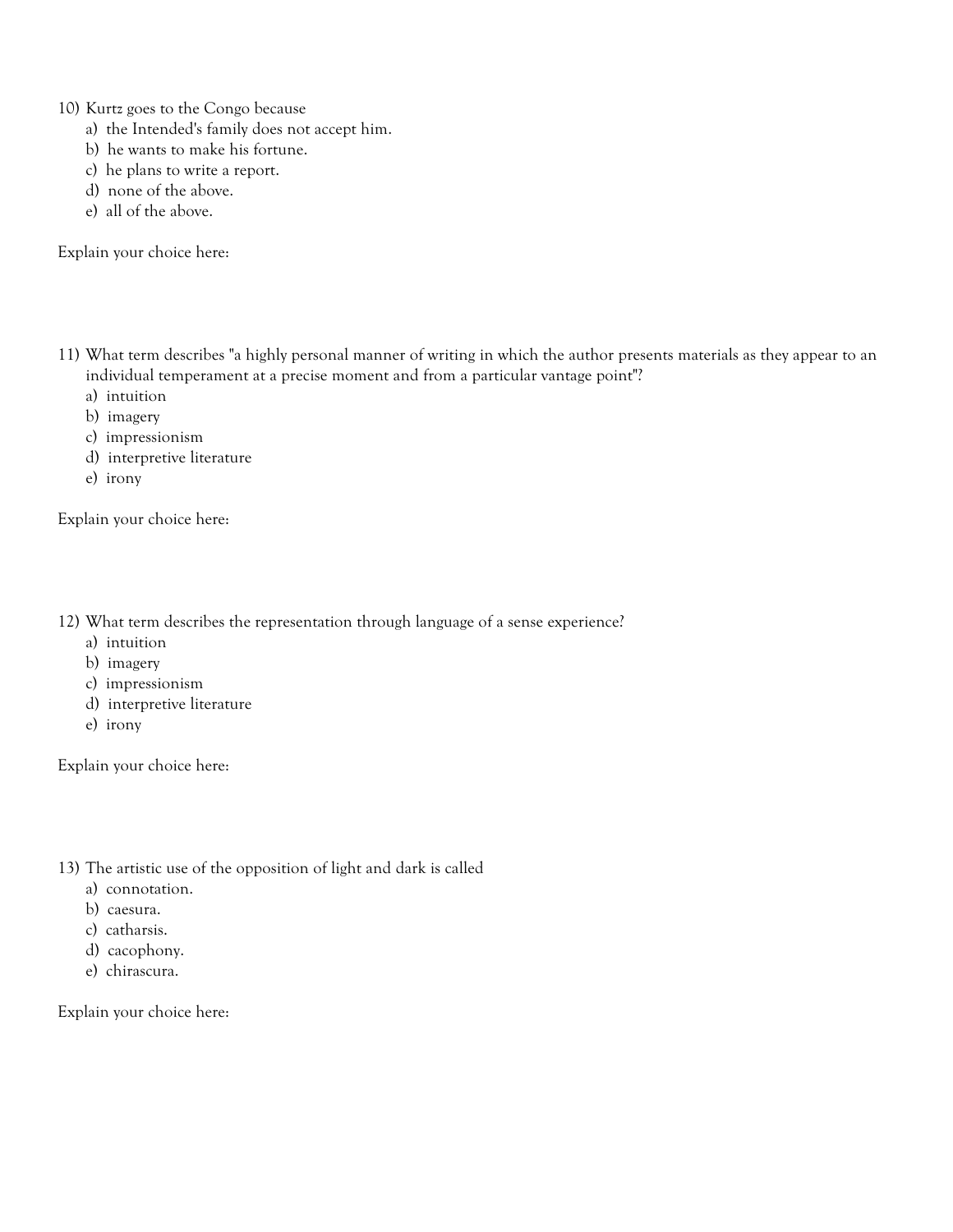14) Though he knows his scientific experiments are inconsequential since "the changes take place inside," the Company Doctor asks to measure Marlow's

- a) feet.
- b) arm.
- c) hands.
- d) head.
- e) chest.

Explain your choice here:

15) Marlow's desire to travel derives from his childhood obsession with

- a) archaeology.
- b) music.
- c) folklore.
- d) maps.
- e) religion.

Explain your choice here:

16) Relating Marlow's physical journey to his psychological journey, critics have equated the Inner Station to

- a) the unconscious.
- b) the Id.
- c) the Ego.
- d) the Superego.
- e) the subconscious.

Explain your choice here:

17) Who tries to "make up for lots of silence" with Marlow because "you don't talk to [Kurtz}--you listen to him"?

- a) the Russian
- b) the Brickmaker
- c) the Accountant
- d) the Manager
- e) Fresleven

Explain your choice here:

- 18) Only three characters in the novella have names because
	- a) most people are defined by their roles in the company or in society.
	- b) most people are devoid of individuality.
	- c) most people are devoid of humanity.
	- d) all of the the above.
	- e) none of the above.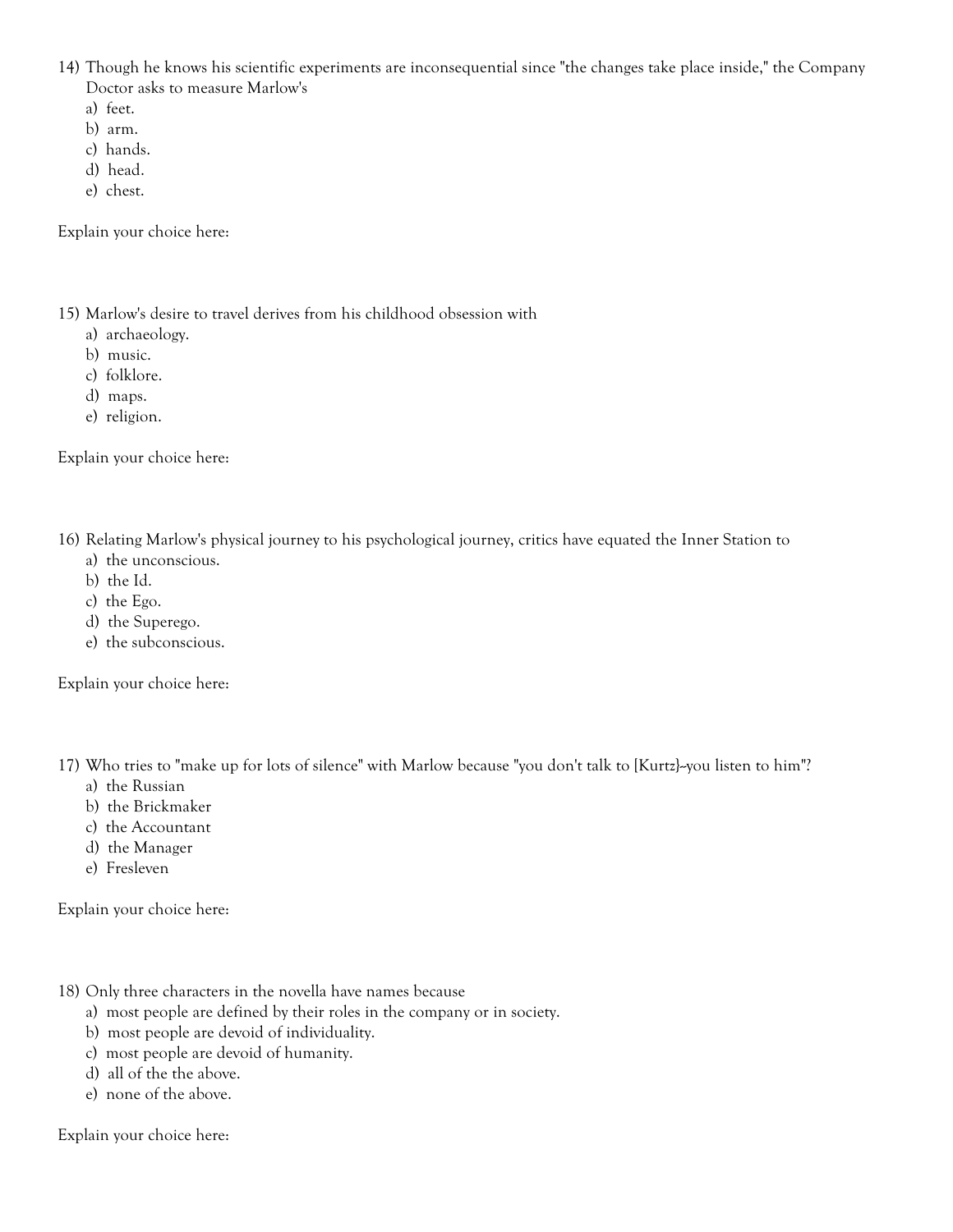19) The journey in *Heart of Darkness* is

- a) a physical journey upriver to the Inner Station.
- b) a social movement from civilized Europe back to the beginning of creation when nature ruled.
- c) a psychological transformation to discover repressed desires.
- d) all of the above.
- e) none of the above.

Explain your choice here:

20) Who does Marlow say was considered the "gentlest, quietest creature that ever walked on two legs"?

- a) the Russian
- b) the Accountant
- c) the Manager
- d) Kurtz
- e) Fresleven

Explain your choice here:

- 21) When the Eldorado Exploring Expedition disappears, Marlow says that he "know[s] nothing as to the fate of the less valuable animals." Who or what are these "less valuable animals"?
	- a) the donkeys
	- b) the women
	- c) the slaves
	- d) the members of the expedition
	- e) none of the above

Explain your choice here:

- 22) What did Kurtz scrawl at the end of the report to the International Society for the Suppression of Savage Customs? a) "My ivory"
	- b) "I have forgotten myself."
	- c) "The horror! The horror!"
	- d) "My Intended"
	- e) "Exterminate all the brutes!"

Explain your choice here:

- 23) Who must Marlow help to "stay in that beautiful world of their own, lest ours gets worse"?
	- a) Kurtz's Intended
	- b) Marlow's Aunt
	- c) women
	- d) none of the above
	- e) all of the above